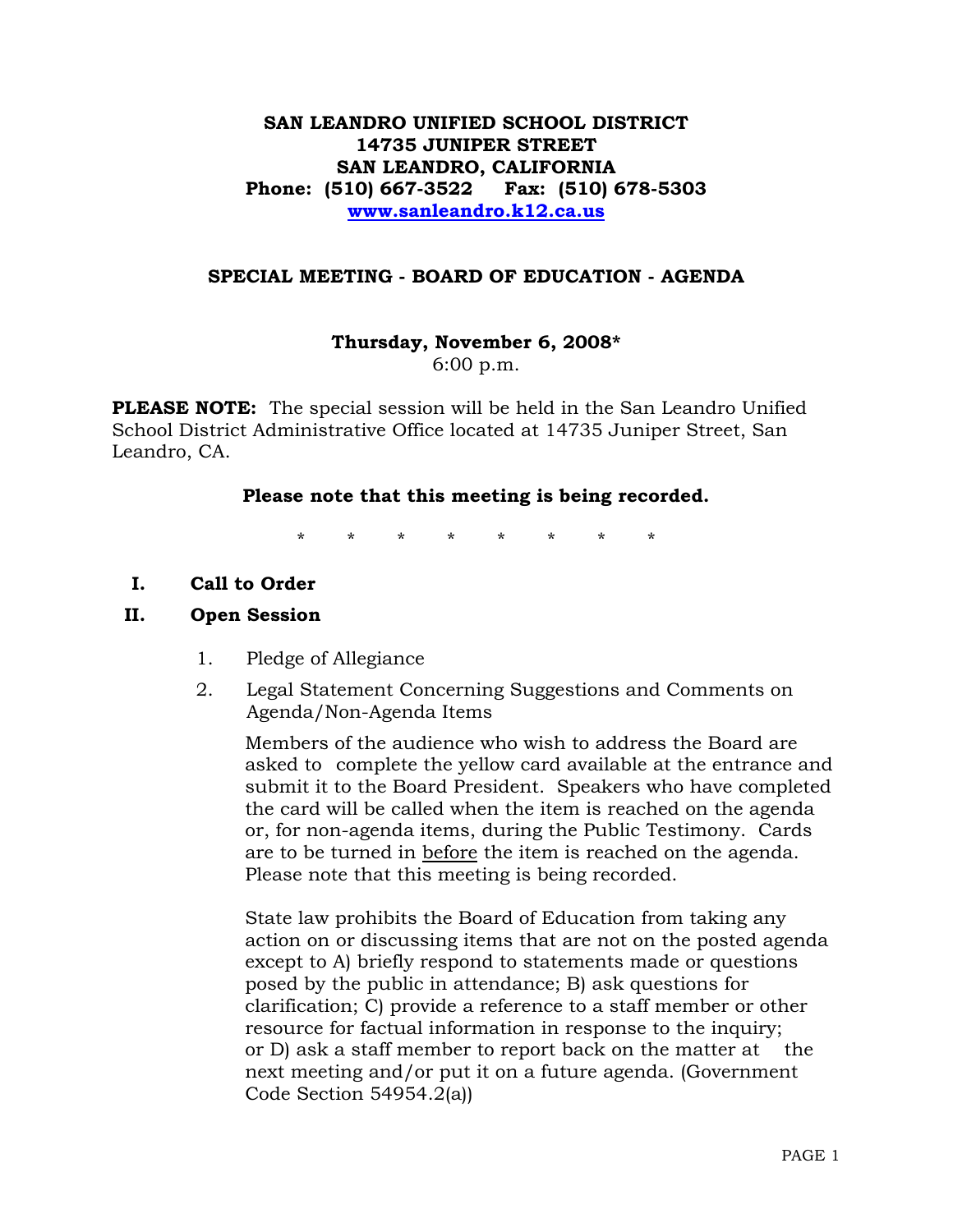| Approve the Agenda                                                                                                                                                   | Approve the Special Meeting Agenda for<br>November 6, 2008                                                                                                                                                            |
|----------------------------------------------------------------------------------------------------------------------------------------------------------------------|-----------------------------------------------------------------------------------------------------------------------------------------------------------------------------------------------------------------------|
|                                                                                                                                                                      | Motion Second<br>Vote                                                                                                                                                                                                 |
|                                                                                                                                                                      | Public Testimony on Non-Agenda Items                                                                                                                                                                                  |
| <b>CONSENT ITEMS</b>                                                                                                                                                 |                                                                                                                                                                                                                       |
| <b>Educational Services</b>                                                                                                                                          |                                                                                                                                                                                                                       |
| $3.1-C$<br>Non-Public School<br>Contracts                                                                                                                            | Staff Recommendation:<br>Approve the Non-Public School<br>contracts for Special Education<br>students.                                                                                                                |
|                                                                                                                                                                      | Motion Second Vote                                                                                                                                                                                                    |
| Facilities and Construction                                                                                                                                          |                                                                                                                                                                                                                       |
| $5.1 - C$<br><b>Construction Contract</b><br>with Jeff Luchetti<br>Construction for the<br>9th Grade Campus, Bid<br>Package #08-06                                   | <b>Staff Recommendation:</b><br>Approve Construction Contract with<br>Jeff Luchetti, the lowest responsible<br>bidder, for the 9 <sup>th</sup> Grade Campus, Bid<br>package #08-06.                                   |
|                                                                                                                                                                      | Motion Second Vote                                                                                                                                                                                                    |
| $5.2-C$<br>Contract for Division of<br>the State Architect<br>(DSA) Inspector of<br>Record (IOR)<br>Inspection Services,<br>with Shelly Coleman<br>for the 9th Grade | Staff Recommendation:<br>Approve the contract for Division of the<br>State Architect (DSA) Inspector of<br>Record (IOR) Inspection Services, with<br>Shelly Coleman for the 9th Grade<br>Campus Construction Project. |

Campus Construction

Project

Motion Second Vote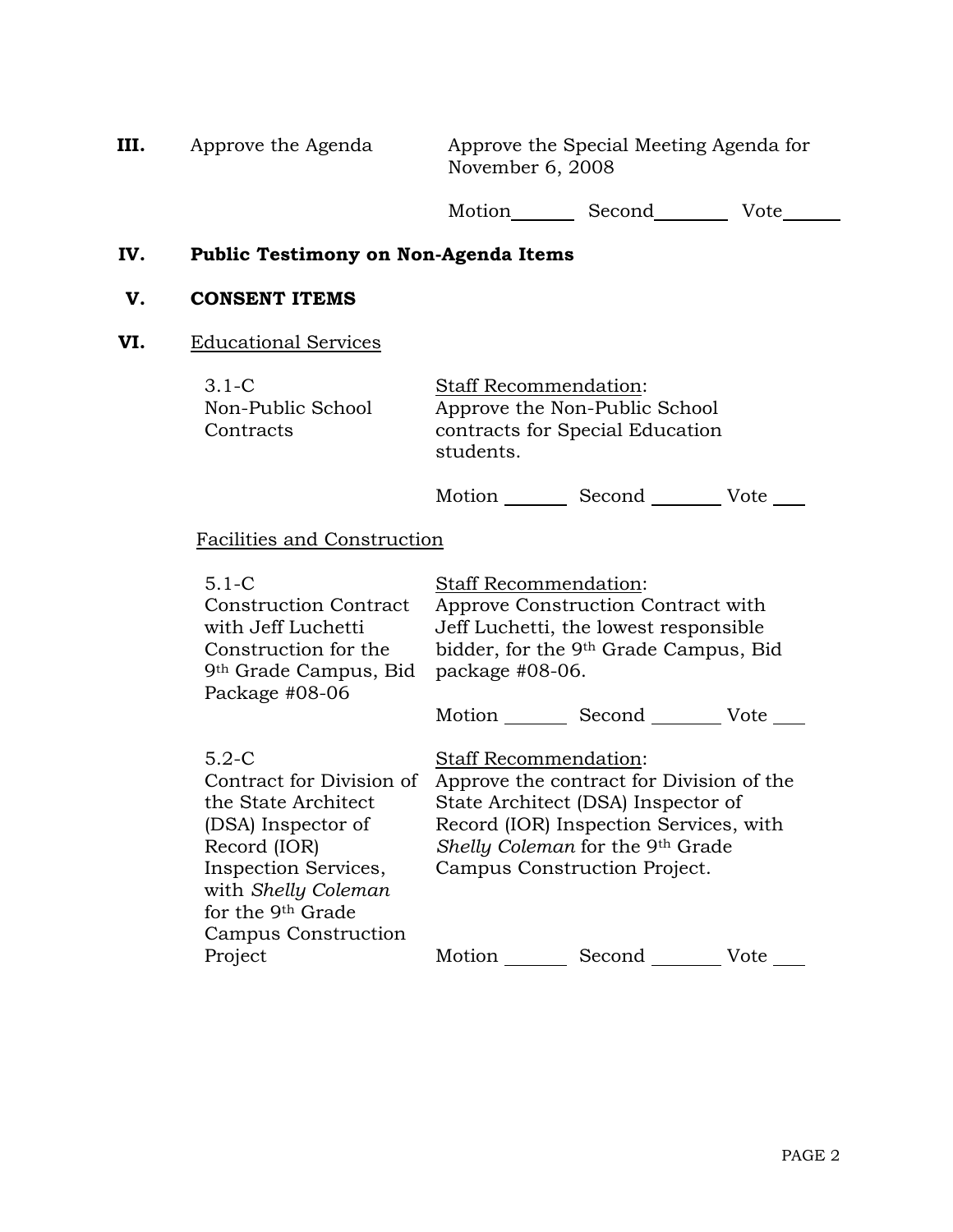| $5.3 - C$<br>Amendment #1 to<br>Vista Environmental<br>Consulting Contract to<br>Provide Hazardous<br>Materials Assessment,<br>Remediation Design,<br>and Remediation<br>Oversight Services for<br>the Bancroft Middle<br>School Roof and Heat<br>Replacement Project,<br>Garfield Restroom<br>Renovation and<br>Monroe Restroom<br><b>Renovation Projects</b> | <b>Staff Recommendation:</b><br>Approve Amendment #1 in the amount<br>of \$88,610 to the Vista Environmental<br>Consulting Contract to Provide<br>Hazardous Materials Assessment,<br>Remediation Design, and Remediation<br>Oversight Services for the Bancroft<br>Middle School Roof and Heat<br>Replacement Project, Garfield<br>Restroom Renovation and Monroe<br>Restroom Renovation Projects.<br>Motion<br>Second<br>Vote |
|----------------------------------------------------------------------------------------------------------------------------------------------------------------------------------------------------------------------------------------------------------------------------------------------------------------------------------------------------------------|--------------------------------------------------------------------------------------------------------------------------------------------------------------------------------------------------------------------------------------------------------------------------------------------------------------------------------------------------------------------------------------------------------------------------------|
| $5.4 - C$                                                                                                                                                                                                                                                                                                                                                      | Staff Recommendation:                                                                                                                                                                                                                                                                                                                                                                                                          |
| Chapot Construction                                                                                                                                                                                                                                                                                                                                            | Approve Chapot Construction Change                                                                                                                                                                                                                                                                                                                                                                                             |

Change Order #3 for the McKinley and Washington Elementary Schools Restroom Renovation

Order #3 for the McKinley and Washington Elementary Schools Restroom Renovation Project.

| n Project | Motion | Second | Vote |
|-----------|--------|--------|------|
|-----------|--------|--------|------|

# **VII. RECESS INTO CLOSED SESSION**

# **VIII. Opportunity for Members of the Public to Address the Board Concerning Items on the Closed Session Agenda**

### **IX. Closed Session Pursuant to Government Code Sections 54957, 54956.6, 54956.9(b), 54956.8, and 54956.9.**

- a) Public Employee Performance Evaluation, Title: Superintendent's Evaluation
- b) Public Employee Discipline/Dismissal/Release/Hiring
- c) Conference with Labor Negotiator
- d) Conference with Legal Counsel Anticipated Litigation Significant exposure to litigation
- e) Conference with Real Property Negotiator Property(ies)
- f) Conference with Legal Counsel Existing Litigation